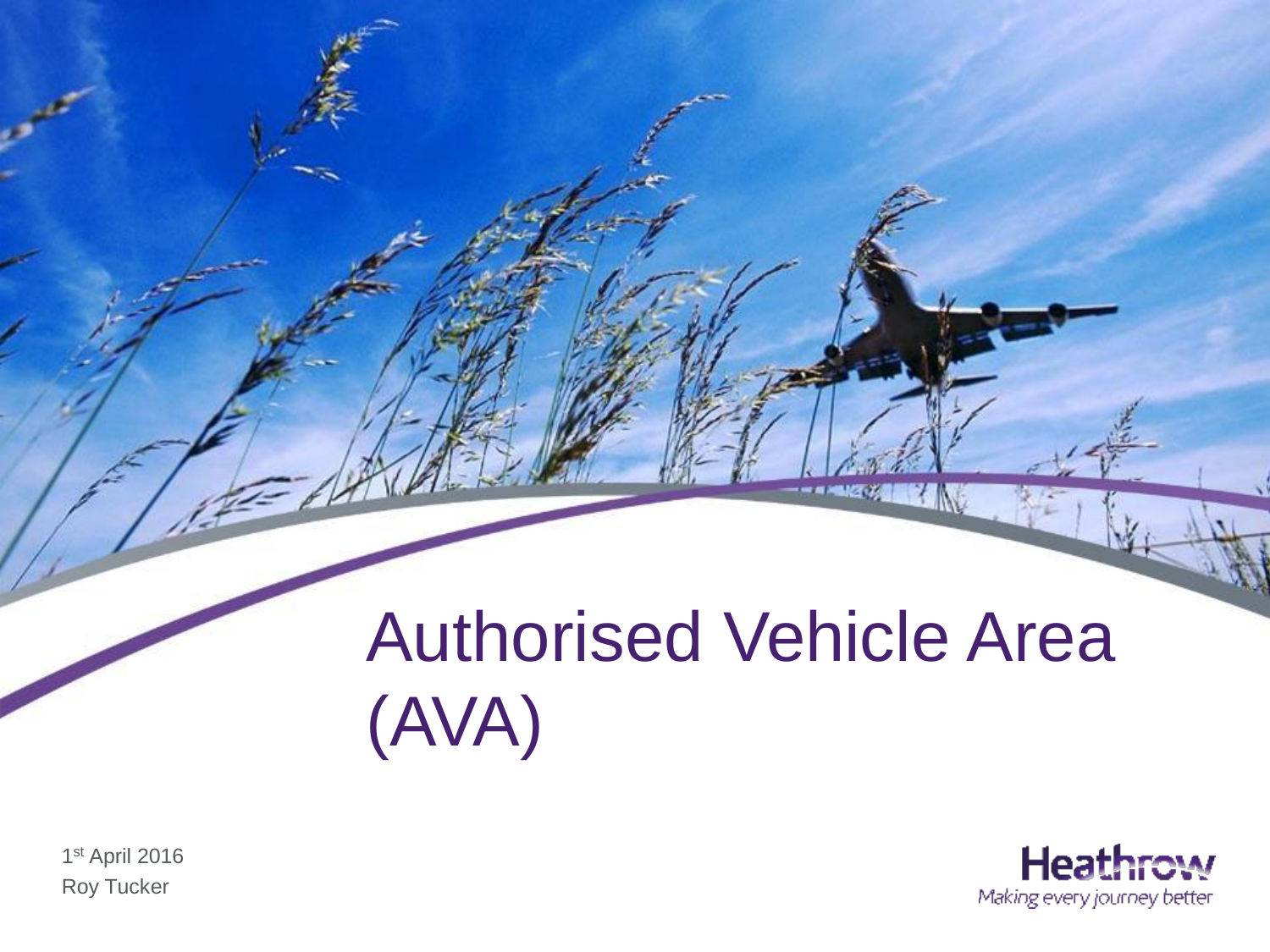## Minicabs are creating unacceptable community impacts



"Minicabs arriving early for a Heathrow pick-up, or waiting speculatively for a Heathrow pick-up, are parking in local streets rather than using Heathrow car parks. FOR THERUP LOCATION G

This long-standing problem has increased exponentially in recent months due to changes in the minicab industry and is generating significant damage to Heathrow's reputation with local communities.

An opportunity exists to take a leadership role in addressing this long-standing problem, with Heathrow able to demonstrate it is listening to communities and acting on their concerns quickly."





CILL

Making every journey better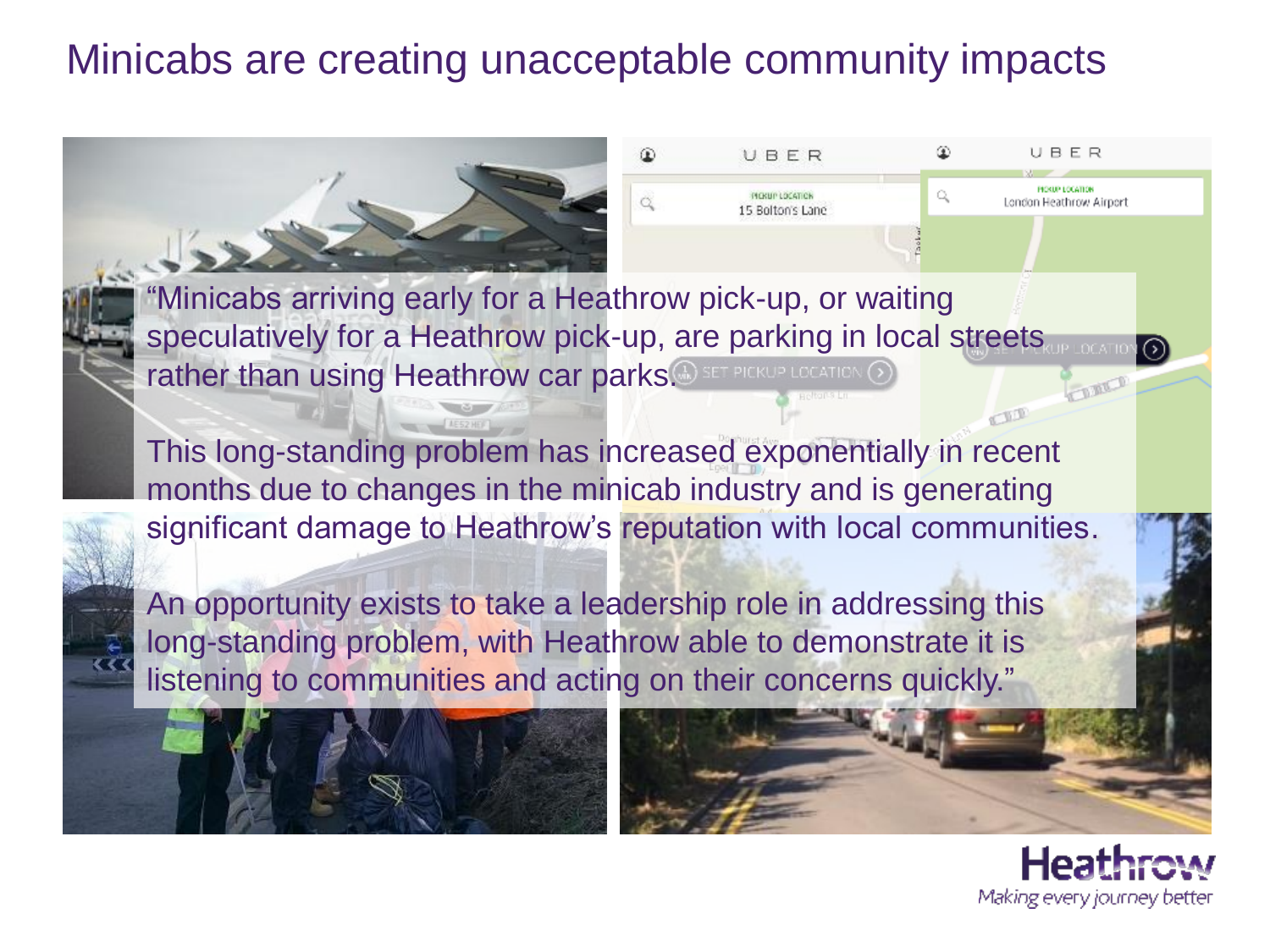### Solving the problem involves a programme of activity working with a complex set of stakeholders

| Workstream                 | Scope (key next milestone)                                                                                                                |
|----------------------------|-------------------------------------------------------------------------------------------------------------------------------------------|
| <b>New AVA facility</b>    | To design, develop and open a new AVA facility on airport.                                                                                |
| On airport enforcement     | To ensure there is are plans in place to minimise impact on airport operations.                                                           |
| <b>Industry engagement</b> | To secure support from operators, trade bodies for the solution.                                                                          |
| Off airport enforcement    | To work with communities, local authorities and TfL to develop solutions to minimise<br>Private Hire parking in local residential streets |

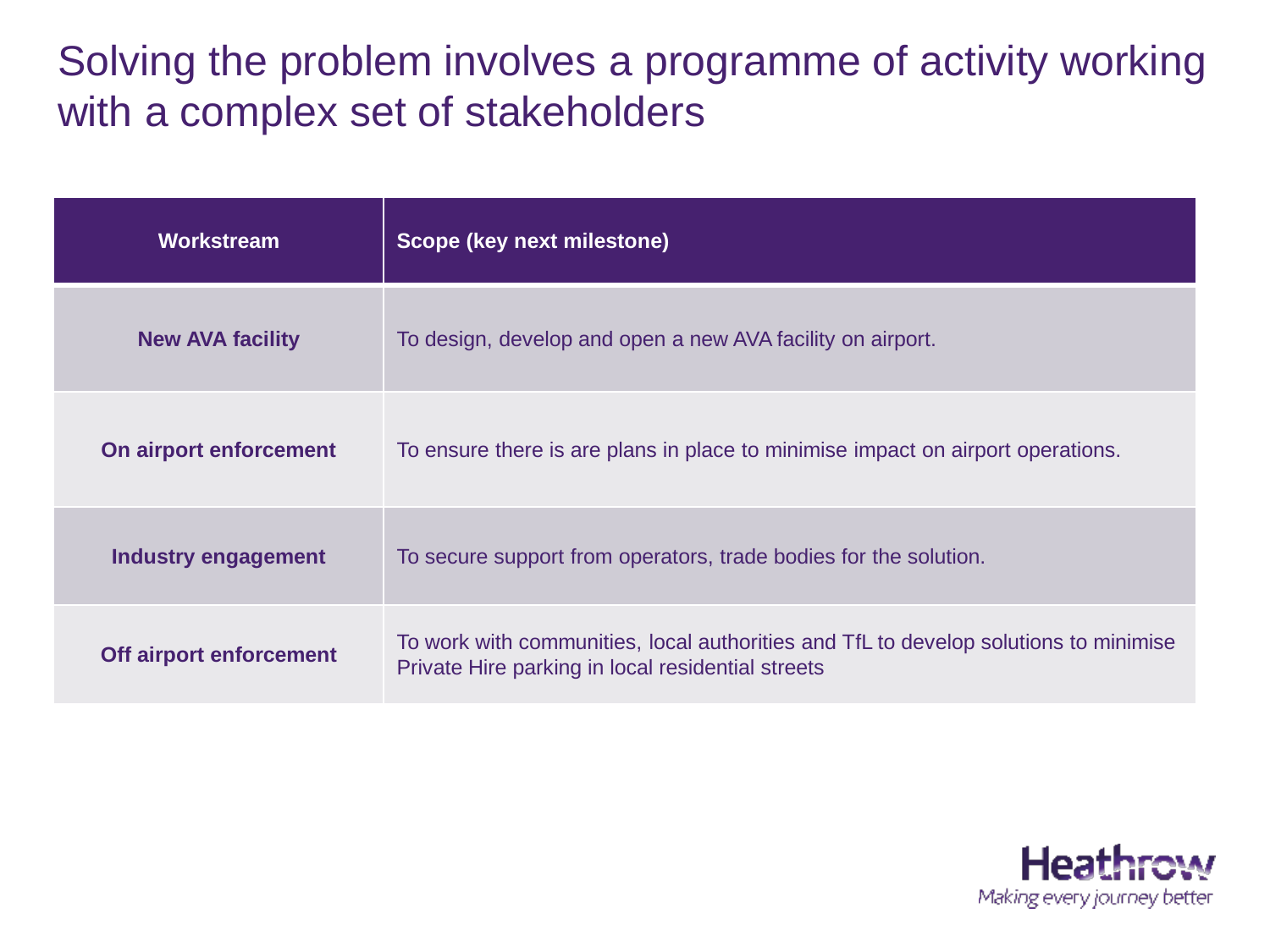#### The pilot AVA facility will be at Business Parking Plus

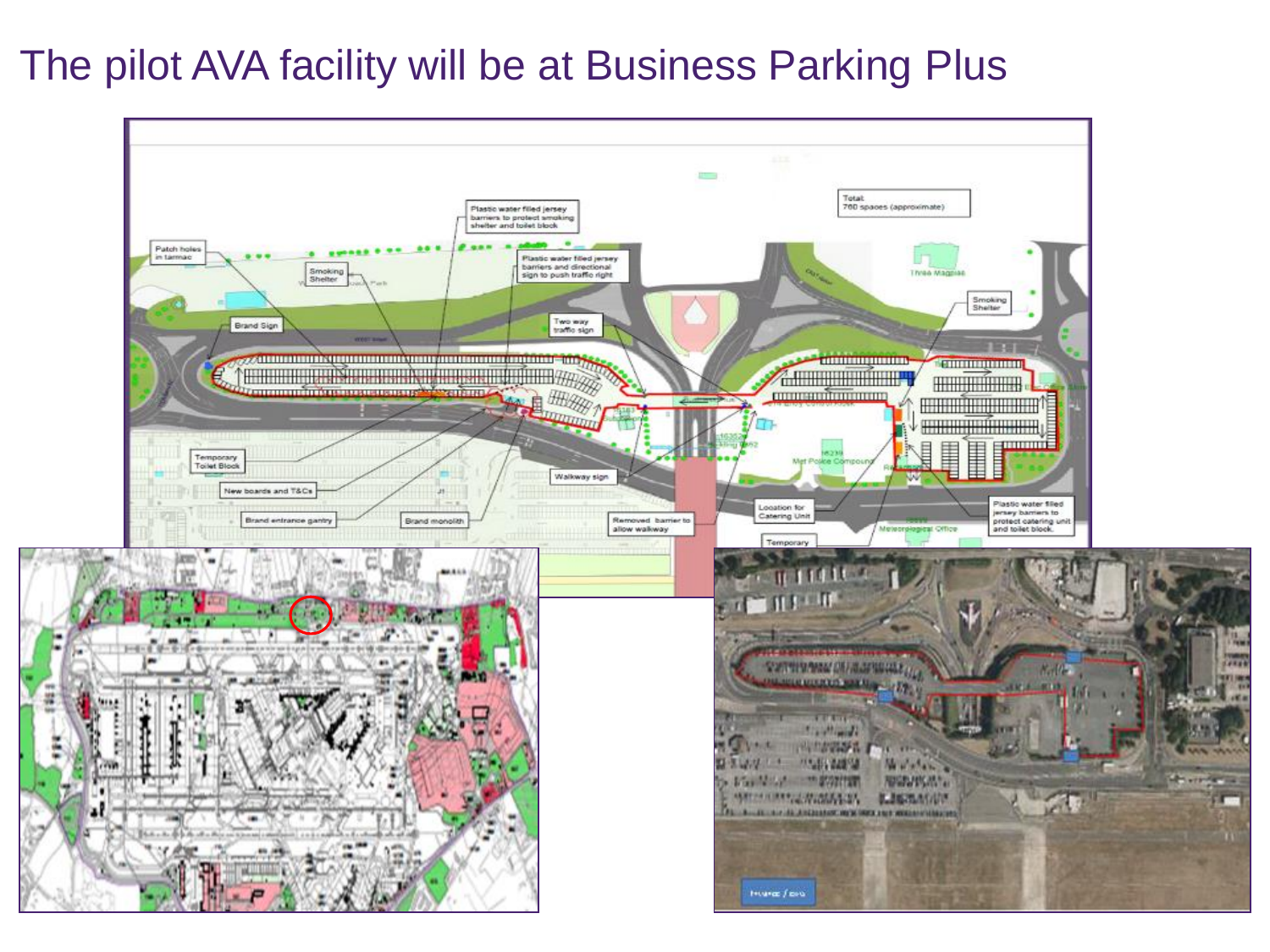## The operating model



#### Additional facilities

- Toilet blocks
- Smoking facilities
- Payment machines
- Small reception with seating

#### Charging model:

- £1 per hour up to 4 hours
- Reverts to short stay charges
- All pick ups at MSCPs at full tariff

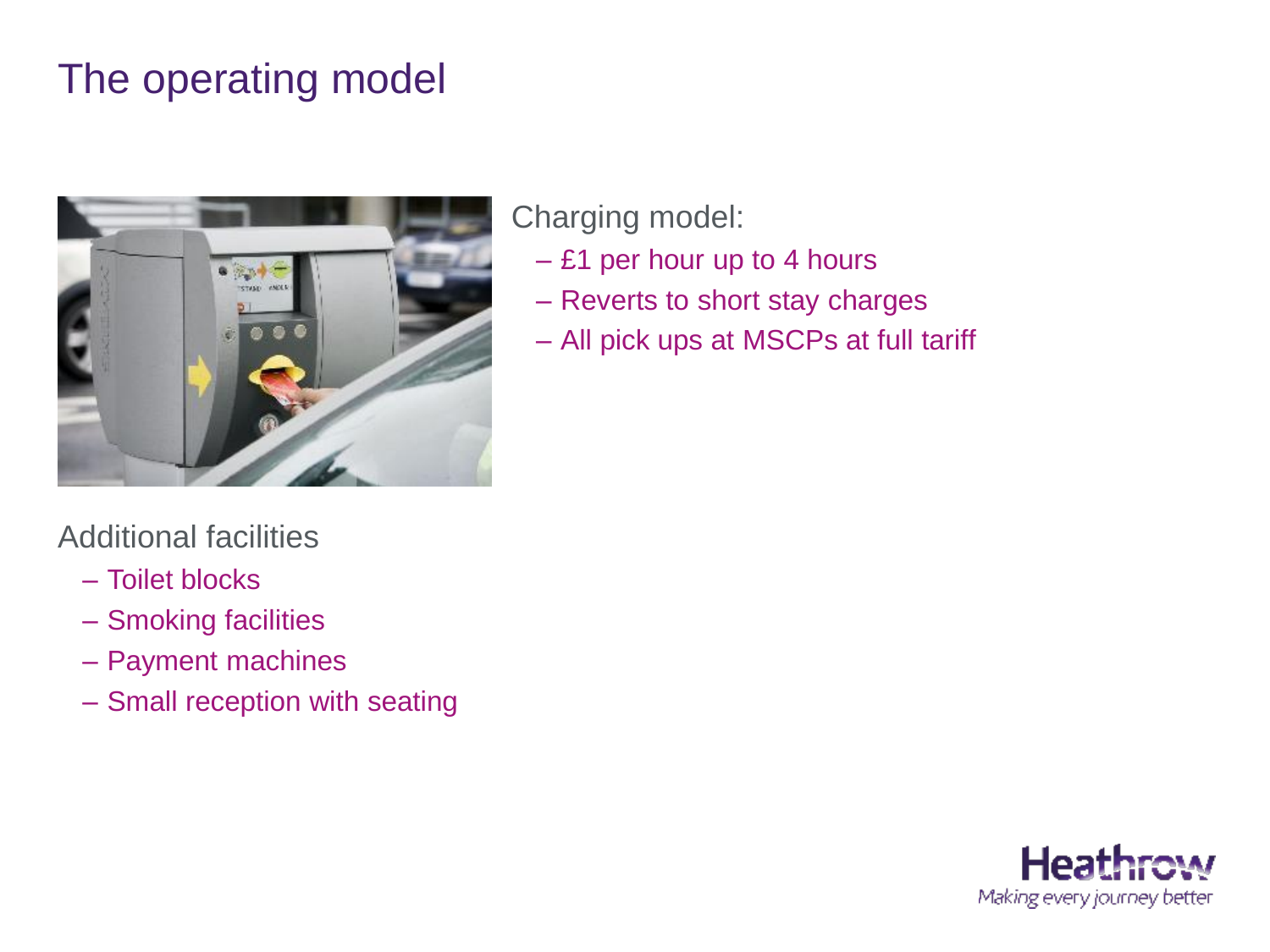#### We have a co-ordinated operational plan supported by forecourt resource for monitoring and enforcement



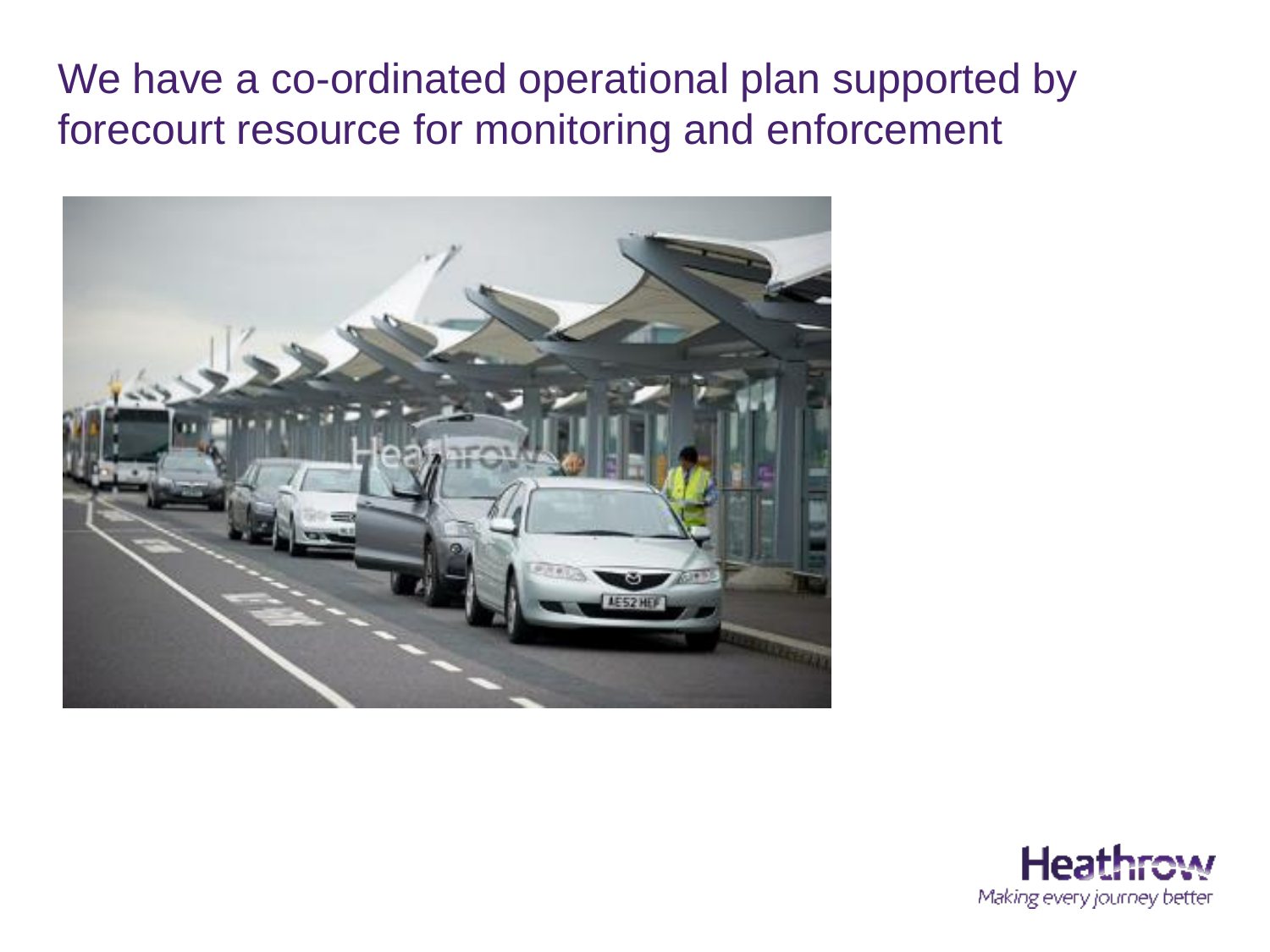## We have reduced tensions through a co-ordinated approach with boroughs and consistent communication







#### Spelthorne

Are you affected by inappropriate parking, littering or anti-social behaviour?

#### Then please let the relevant people know

#### Inappropriate parking

If a whicle is parked on a dropped lost or scross your driveway do not approach the cerner of the vehicle directly, report your observation to Spelthorne Parking Services who may be able to help. Telephone: 01784 459355 Email: parking@spelthorne.gov.uk

Otherwise, if a parked whicle is causing an obstruction. to your street or home please call Surrey Police on 101.



Littering is illegal and could warrant an on-the-spot. fine called a Fixed Penalty Notice of £80. Please report littering to Spekhorne Borough Council.

Telephone: 01784 446411 Email: streetscene@spelthorne.gov.uk



To enable a thorough investigation of anti-social bahaviour such as a noise disturbance keep a record for up to two weeks, noting the dates, start / finish time, severity and vehicle registration number if applicable

Telephone: 01784 446322 Email: community.wiviy@spelihorne.gov.uk

**Surrey Police** ergency stways dial 939







Out-of-hours 'emergency' noise service

A response to "emergency" noise problems relating to: parties, alarms, commercial premises (e.g. pubs, clubs,

shaps, offices, schools), construction sites and more.

following Monday

Telephone: 01932 425000

Telephone: 01784 451499

Contact Centre

Council Offices Knowle Green

TW18 1X3

Staines-spon-Thames

Rfday: 08:45-16:45

Teltter: SpalthomeBC

Monday-Trunday, 08:45-17:00

Facabook: SpelthomaCouncil Engage App: download our Engage App to

www.spelthome.gou.uk/noiseservice

Spelthorne Borough Council

This service is available Monday to Thursday, 17:00 to

08:00 the following day. Friday from 17:00 to 08:00 the

24 hour cover for weekends, Bank and Public Holidays.

(Monday-Thursday: 8:00-18:00, Friday: 08:00-17:00. There is also an out-of-hours automated service)

Email: customer services@spelthome.gov.uk

report issues, pay bills and keep up to date www.spelthorne.gov.uk/engageapp

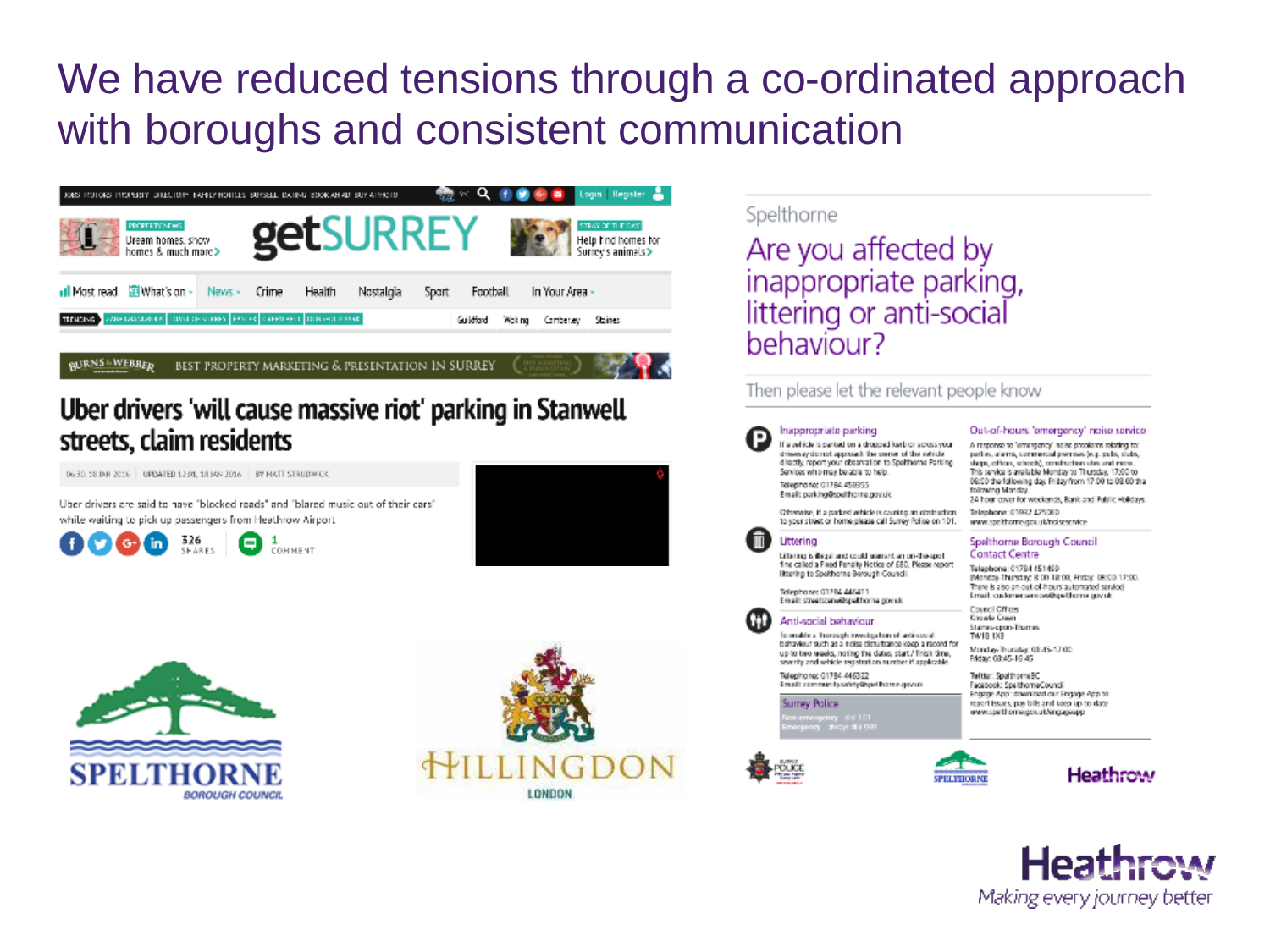## We have a plan in place to open the facility in June and a comms plan for key stakeholders

| <b>Key milestones</b>          | <b>Date</b>                |
|--------------------------------|----------------------------|
| Clear site and start of works  | 15th April 2016            |
| On site works complete         | 31 <sup>st</sup> May 2016  |
| <b>Facility open</b>           | 15 <sup>th</sup> June 2016 |
| Three month review of facility | 15th September 2016        |
| <b>Feedback to Taxi Forum</b>  | October 2016               |